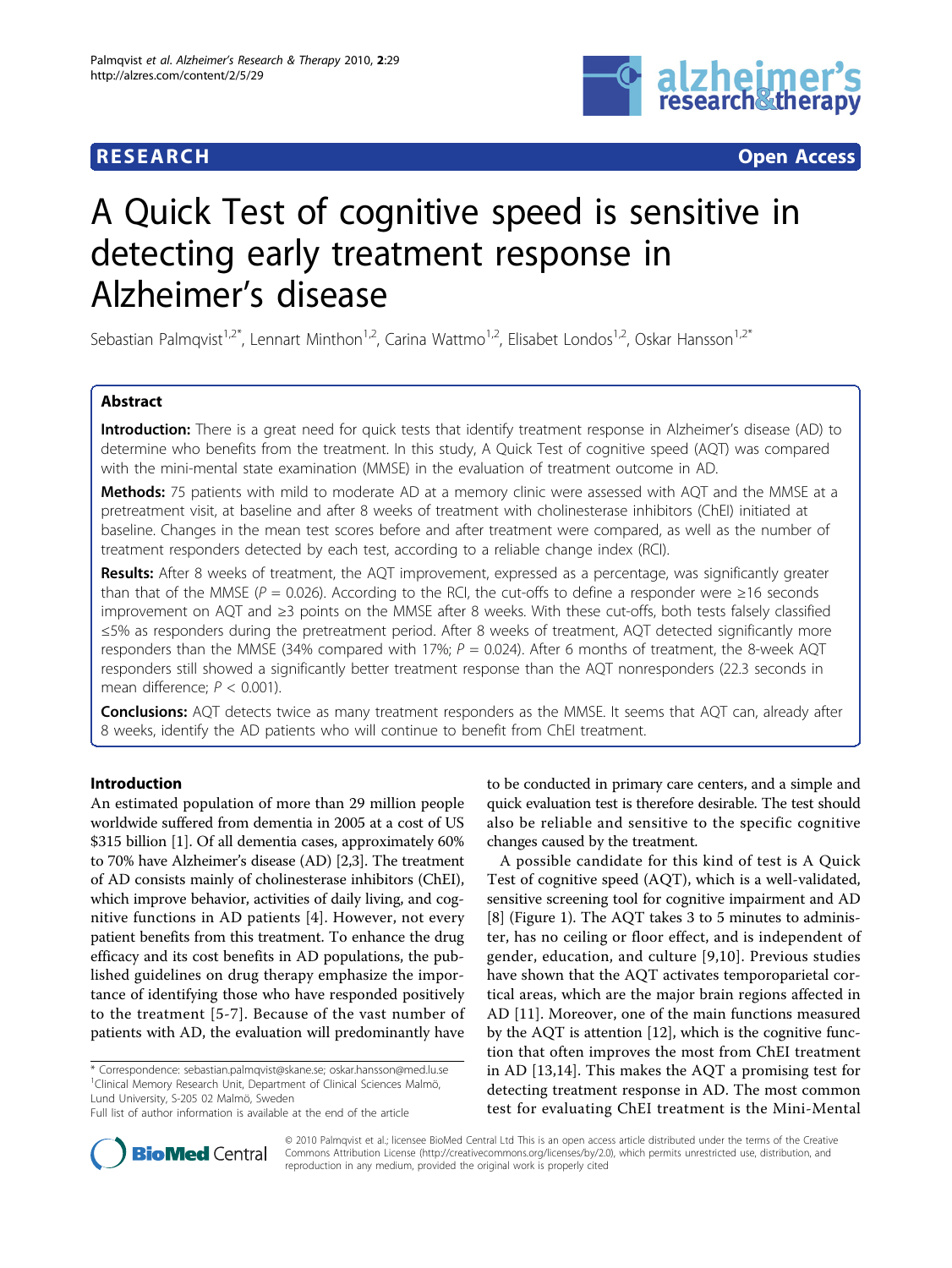<span id="page-1-0"></span>

State Examination (MMSE) [[15](#page-7-0)]. It is also the recommended cognitive test for the evaluation of treatment with ChEI, according to the National Institute for Health and Clinical Excellence (NICE) [\[5\]](#page-7-0). This makes MMSE a suitable reference test to compare with the AQT.

An optimal cognitive evaluation test of treatment response will, at a given cut-off, classify very few patients as treatment responders when no treatment is given and as many as possible when treatment is given. To define the cut-off for treatment response, one must consider factors such as cognitive fluctuation of the patients, low test reliability, training effect, and so on. These factors cause changes in test score that are not caused by the treatment and therefore must be accounted for. The most common way of doing that is by establishing a reliable change index (RCI) [[16\]](#page-7-0). RCI is a statistical analysis for detecting individually significant change, and it has been used in more than 500 medical studies.

The aim of this study was to

1. Compare the changes of AQT and the MMSE before and after ChEI treatment in AD patients.

2. Compare the ability of AQT and the MMSE to detect treatment responders according to cut-offs calculated by RCI analyzes.

# Materials and methods

# Patients

The AD patients were enrolled from a part of the Swedish Alzheimer's Treatment Study (SATS) located in the town of Malmö, Sweden [[17\]](#page-7-0). SATS is a prospective, open-label study in routine clinical settings, which have collected patients who have been referred to the Memory Clinic at Malmö University Hospital and have met the criteria for AD according to NINCDS-ADRDA [[18\]](#page-7-0). In addition to a clinical examination by physicians specializing in dementia disorders, the patients were examined with brain computed tomography, routine blood samples, and cerebrospinal fluid analysis. After the baseline visit, treatment with rivastigmine, donepezil, or galantamine was initiated. The patients were followed up in a structured program with assessments at baseline, 8 weeks, 6 months, and semiannually thereafter. For patients to be enrolled from SATS to this study, they had to have MMSE and AQT color-form (AQT-CF) scores from a visit at a predefined time period of 1 to 6 months before baseline, the baseline visit, and the visit at 8 weeks after baseline. The MMSE and AQT scores had to be from the same occasions. Only patients with an MMSE score of 13 points or more and an AQT-CF score of 190 seconds or less at baseline were included because test changes are difficult to assess in patients with very poor test performance, because of low reliability [\[19](#page-7-0)]. The cut-offs were predefined and not based on the current study population, which otherwise could introduce selection bias. The inclusion criteria generated a study population of 75 AD patients. They had been followed at the clinic over a mean  $\pm$  standard deviation (SD) period of 32  $\pm$  19 months and had been reviewed by the study doctors S.P. and O.H. from a longitudinal perspective in regard to diagnosis accuracy. All patients lived at home and had a mean age of  $77 \pm 6.7$  years. Seventy-one percent were women. Sixty-five percent were treated with galantamine, 18% with rivastigmine, and 17% with donepezil. The mean doses of the drugs during the 8 weeks of treatment were 9.9 mg, 3.7 mg, and 5.4 mg, respectively.

A written informed consent was obtained from all patients and proxies. The study was approved by the ethics committee of Lund University, Sweden, and was carried out in accordance with the Helsinki Declaration.

#### MMSE and AQT

Specialized dementia nurses administered both tests according to standardized guidelines to maximize interrater reliability. The attention part of the MMSE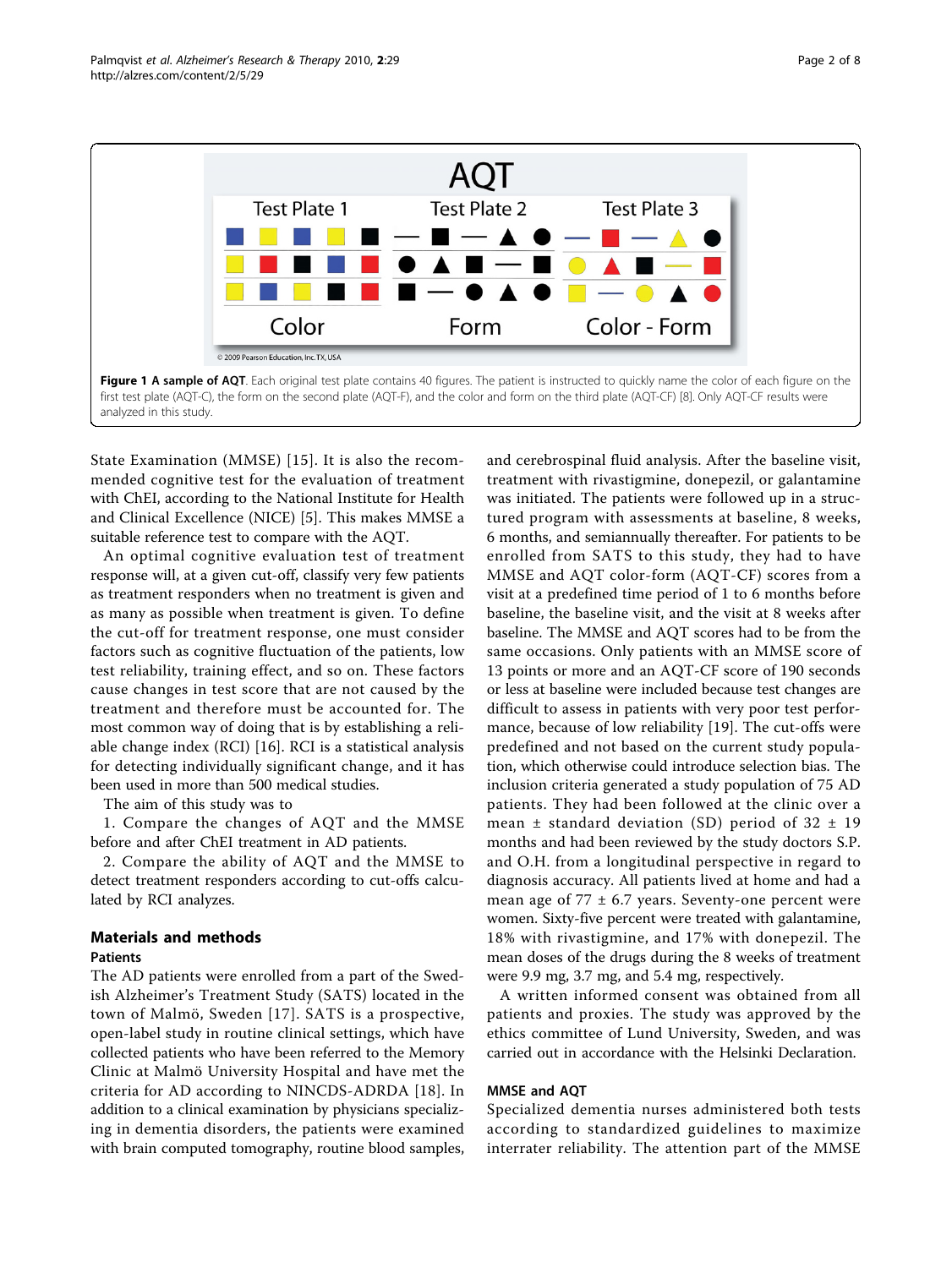was scored by the serial subtraction of 7 from 100 [\[20](#page-7-0)]. The backward spelling was used if the patient could not perform simple arithmetic exercises [\[21](#page-7-0)].

AQT measures attention and cognitive speed, has shown high test-retest reliability ( $r = 0.91$  to 0.95), and exhibits no habituation or learning in repeated trials over 10 minutes [[22\]](#page-7-0). AQT-CF has been validated against WAIS-III P IQ ( $r = -0.61$ ;  $P < 0.01$ ), MMSE ( $r =$  $-0.72$ ;  $P < 0.01$ ) and ADAS-cog ( $r = 0.63$ ;  $P < 0.01$ ; correlation made after 6 months of ChEI treatment in AD) [[12,23\]](#page-7-0). It has shown no significant correlation with the Trail Making Test (TMT), verbal association fluency (FAS), or Rey Complex Figure Test (RCFT) [[12](#page-7-0)]. The test scores constitute the number of seconds it takes for a patient to complete each test plate (Figure [1\)](#page-1-0). The test was performed in Swedish, which has produced the same results as a test performed in English [\[10\]](#page-7-0). Only AQT-CF was analyzed in this study because it is the most validated and sensitive part of AQT and contains the cognitive measures that are mostly associated with AD [\[22\]](#page-7-0).

#### Assessing test changes: Reliable Change Index

RCI provides a confidence interval (CI), which represents the predicted changes that would occur if a patient's test score does not change significantly from one assessment to another. The most commonly used CI is 90% [[24](#page-7-0)-[27\]](#page-7-0), which was also used in this study. With this CI, about 5% in a stable control group will show a test improvement (according to a cut-off value based on the RCI), even when no intervention or real change has occurred. The RCI is calculated from a control group by considering the test-retest reliability, SD, and a systematic bias of the score change between the first and second test occasion (for example, training effect or disease progression) [\[24\]](#page-7-0). The formulae that describe this can be found in Additional file [1](#page-6-0). Instead of calculating the RCI based on changes in a healthy control group, the RCI was calculated from the changes of the AD patients during the untreated period. The MMSE and AQT changes from before baseline to baseline were thus used to calculate an interval of "normal" test changes when no treatment was given (that is, the RCI). Test changes during the treatment period greater than the RCI were considered to be due to treatment effect. By using the same population as controls (the period from before baseline to baseline) and as cases (the period from baseline to postbaseline), one eliminates many confounding factors such as test-score variability (which is more pronounced in AD than in healthy controls), age, disease progression, gender, and so on.

Because of the clinical nature of this study, the test interval before treatment varied from 1 to 6 months, with a mean  $\pm$  SD interval of 3.7  $\pm$  1.2 months. Because of the progressive nature of AD, a longer prebaseline test interval would likely show a greater deterioration. Therefore, an approximated score at 8 weeks before baseline was calculated for each patient. The 8 weeks prebaseline score was calculated in the following way: 8 × (baseline score - prebaseline score)/Number of weeks between the prebaseline and baseline visit. These approximated scores were then used to calculate the test changes during 8 weeks before treatment (baseline score - 8 weeks prebaseline score), which provided a single test-retest interval to be compared with the changes after 8 weeks of treatment.

For patients with a test interval of 1 to 3 months before baseline, the mean 8 weeks prebaseline MMSE score was  $22.7 \pm 3.3$  points, and the mean 8 weeks prebaseline AOT-CF score was  $97.3 \pm 22.8$  seconds. Those with an interval of 4 to 6 months before baseline had a mean 8 weeks prebaseline MMSE score of 23.1 ± 3.1 points and a mean prebaseline AQT-CF score of 99.4 ± 21.4 seconds. No significant differences were found between the groups regarding the calculated 8 weeks prebaseline MMSE and AQT scores ( $P > 0.50$ ). Consequently, the fact that AQT and the MMSE were administered at different intervals before treatment did not seem to have any impact on the calculated 8 weeks prebaseline scores. Previous RCI studies have also used a varied interval between test occasions, but without correcting for this (calculating a single test-retest interval) or testing the homogeneity of the group [[24,26,27](#page-7-0)]. We believe our method provides a more valid RCI result because the calculations are based on the same interval (8 weeks without treatment) to which it is going to be applied (8 weeks with treatment).

#### Statistical analysis

The RCI was calculated as described in previous studies (see Additional file [1\)](#page-6-0) [\[27\]](#page-7-0). Variables that followed a normal distribution were analyzed with parametric statistics, and significantly skewed variables, with nonparametric statistics. The MMSE and AQT changes were assessed with the Wilcoxon matched-pairs signed ranks test. The test changes expressed as percentages were analyzed with the paired  $t$  test. The McNemar test was used when comparing the number of MMSE and AQT responders. Linear relations were examined by using Pearson correlation. The statistical analyses were performed by using Statistical Package for Social Sciences (SPSS) software (version 17.0; SPSS Inc., Chicago, IL).

# Results

# Changes in test scores

The MMSE and AQT scores are shown in Table [1.](#page-3-0) It is important to note that a negative AQT change and a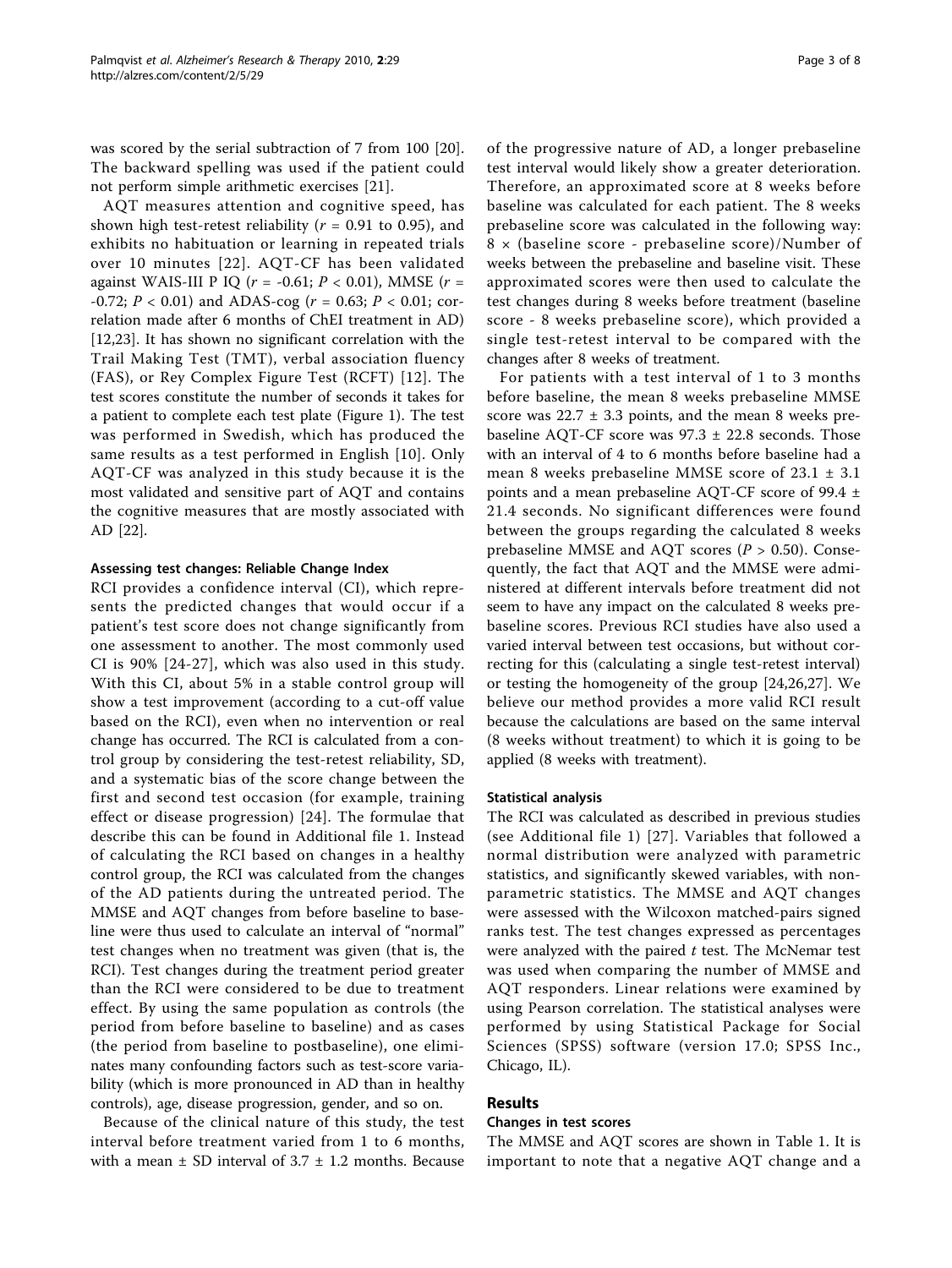| Variable                | 8 weeks before baseline <sup>e</sup> | <b>Baseline</b>        | 8 weeks after baseline |
|-------------------------|--------------------------------------|------------------------|------------------------|
|                         | $n = 75$                             | $n = 75$               | $n = 75$               |
| The MMSE, points        | $23.0 + 3.1$                         | $22.7 \pm 3.0^{\circ}$ | $23.3 \pm 3.5^{b*}$    |
| AQT Color-Form, seconds | $98.8 \pm 21.6$                      | $101.5 + 24.9^{c*}$    | $91.8 + 28.4^{d*}$     |

<span id="page-3-0"></span>

 ${}^{3}P = 0.088$  compared with 8 weeks before baseline.  ${}^{5}P = 0.047$  compared with baseline.  ${}^{6}P = 0.045$  compared with 8 weeks before baseline.  ${}^{d}P < 0.0001$ compared with baseline. <sup>e</sup>Calculated value for all 75 patients according the description in Materials and methods. \*Significant change.

Calculated with the Wilcoxon test. MMSE, the Mini-Mental State Examination (0 to 30 points); a higher score indicates better cognition. AQT, A Quick Test of cognitive speed (measured in seconds); less time indicates better cognition.

positive MMSE change stand for improvement. During the 8-week pre-baseline period when the patients had not yet received any treatment, mean AQT deteriorated significantly by 2.6 seconds ( $P < 0.05$ ), whereas the mean MMSE deteriorated nonsignificantly by -0.29 points ( $P = 0.09$ ). After 8 weeks of treatment, the mean AQT score improved by -9.7 seconds compared with baseline ( $P < 0.0001$ ), and the mean MMSE score improved 0.6 points ( $P < 0.05$ ; Table 1).

To compare the test changes of MMSE and AQT in a statistical manner, the score changes of each patient must be expressed as a percentage of the previous score because the tests consist of different scales (Figure 2). When just comparing the AQT and MMSE changes after treatment, AQT indicated a somewhat more pronounced improvement than did the MMSE ( $P = 0.06$ ). However, it is important to account for the individual disease-progression rate (score change before treatment) because this affects the degree of change in test scores after treatment. The individual test changes of AQT and MMSE during the 8 weeks before treatment were thus subtracted from the changes after 8 weeks of treatment. This meant that if a patient deteriorated 5% in a test score before treatment and improved 10% after treatment, the

total treatment effect was an improvement of 15% (assuming that the patient would continue to deteriorate 5% during the 8 weeks after baseline if no treatment had been given). After correcting for individual disease progression, AQT improved by 10.8%, and the MMSE improved by 3.7% (Figure 2) When analyzing these values, the improvement of AQT was significantly greater than that of the MMSE (95% CI of the difference: 0.9% to  $13.3\%; P = 0.026$ .

# Treatment responders according to the Reliable Change Index

The Reliable Change Index (RCI) results are summarized in Figure [3](#page-4-0). The test-retest reliability (Pearson correlation) used in the RCI formula was based on the baseline and 8-week pre-baseline occasions. The correlation coefficient of AQT was 0.87 ( $P < 0.001$ ), and for the MMSE, 0.86 ( $P < 0.001$ ). The 90% CI to state if a significant change had occurred on an individual basis (the RCI) was -15.5 to +20.5 seconds for AQT. That is, if a patient improved more than -15.5 seconds, a significant improvement had occurred (clinically this meant that everyone with a -16-second improvement, because only whole seconds were measured). Patients who improved



standard error of the mean. <sup>1</sup> Comparison of the AQT and MMSE improvements after treatment when accounting for disease progression (calculated with paired samples  $t$  test).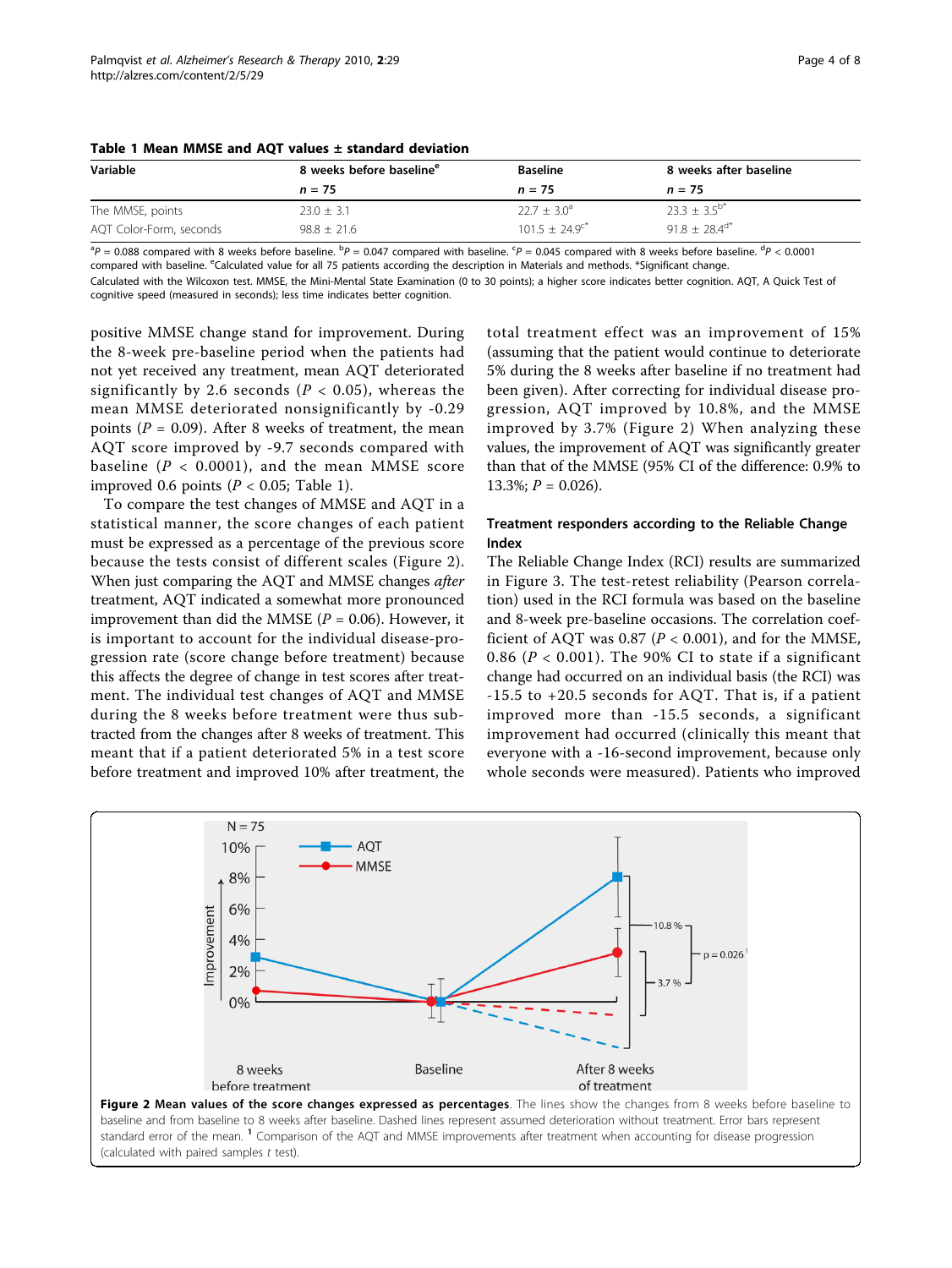<span id="page-4-0"></span>

significantly were denoted "responders". For the MMSE, the RCI was -2.99 to +2.41 points (that is, those with at least a +3-point improvement were responders). After 8 weeks of treatment, AQT detected 26 treatment responders (34%), whereas the MMSE detected 13 (17%) treatment responders (Figure 3). As expected according to the RCI, both test cut-offs falsely classified  $\leq 5\%$ responders during the pretreatment period (Figure 3). A "false responder" in this case is a patient who improved

more than the RCI during the period when no treatment was given. After treatment, ≤5% of all the patients deteriorated more than the RCI of AQT and the MMSE, which also is just as expected.

Unsurprisingly, the AQT-treatment responders showed greater improvement after 8 weeks of treatment compared with the nonresponders in mean AQT score  $(P < 0.0001)$ . However, a major significant difference in mean AQT change between the groups was still found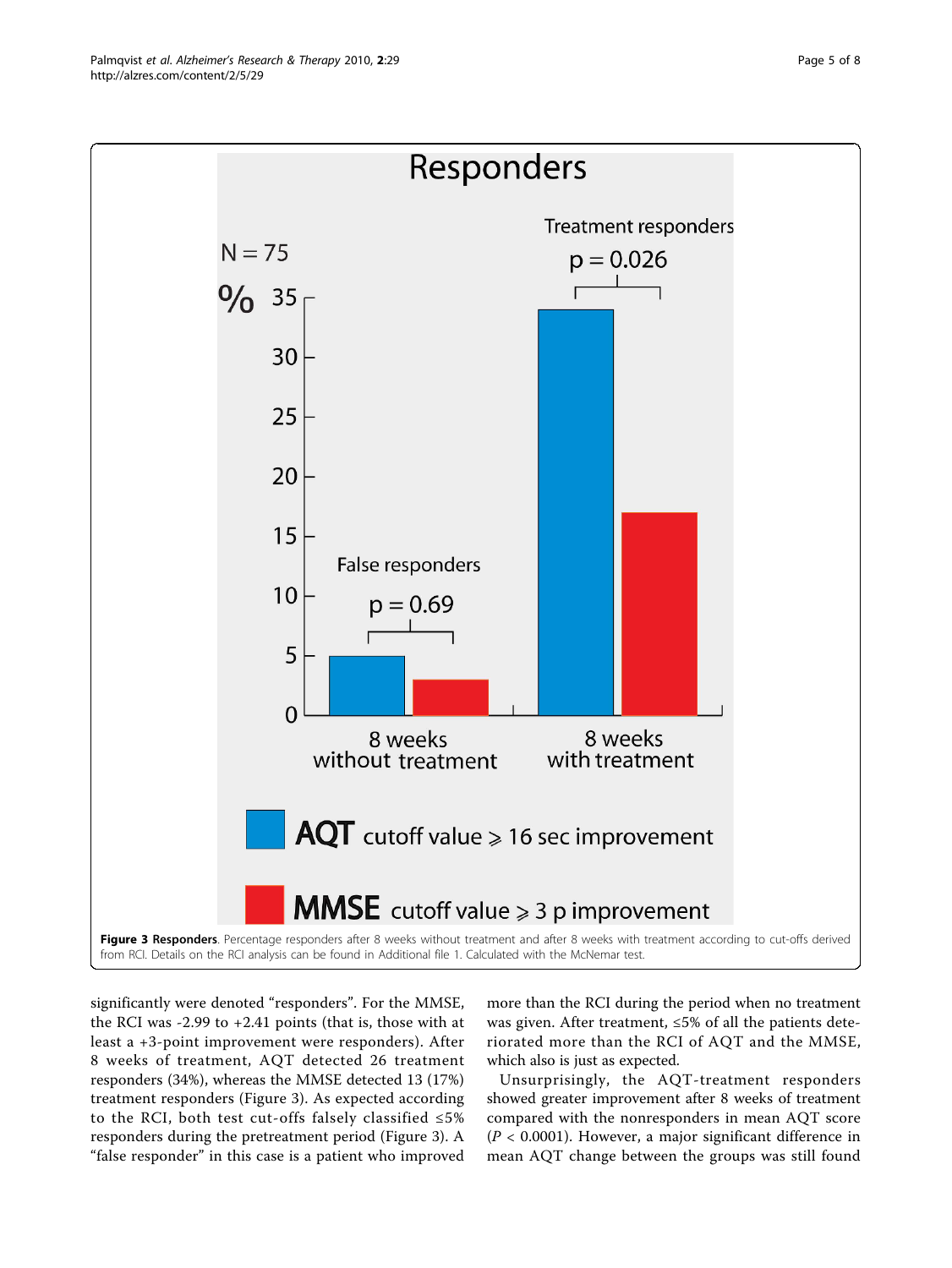after 6 months of treatment. The AD patients who were classified as treatment responders by AQT after 8 weeks of treatment showed a mean improvement of -19.3 ± 22.3 seconds on AQT after 6 months of treatment. The nonresponders, conversely, deteriorated 3.3 ± 13.5 seconds over the 6-month treatment period. Thus, the AQT responders at the 8-week visit continued clearly to show a better treatment response at the 6-month visit compared with the nonresponders ( $P < 0.0001$ ).

# **Discussion**

In this study, we evaluated AQT as a test for detecting early ChEI treatment response in AD and compared it with the MMSE. After 8 weeks of treatment, AQT had improved significantly more than the MMSE when accounting for disease progression (Figure [2](#page-3-0)). Further, AQT identified twice as many treatment responders as did the MMSE (34% compared with 17%;  $p = 0.02$ ; Figure [3](#page-4-0)). The increased number of responders cannot be explained by low reliability or random changes of AQT scores, because AQT classified only 5% (false) responders during the 8-week period before treatment (Figure [3](#page-4-0)). Finally, when comparing the AQT responders and nonresponders from the 8-week visit, the responders still showed a significantly better treatment response after 6 months of treatment. This indicates that AQT detects early treatment responders who seem to continue to benefit from ChEI treatment.

## Evaluation of treatment

Good clinical practice and cost-benefit considerations require that all AD patients be evaluated before and after the initiation of treatment to determine whether the treatment shall continue [[5\]](#page-7-0). The most common test for this evaluation in clinical practice is the MMSE, and this is also the recommended test according to the NICE guidelines [\[5](#page-7-0)]. In clinical trials, the ADAS-cog is the most commonly used cognitive test [[28](#page-7-0),[29](#page-7-0)]. It measures a broader span of cognitive functions, but has the disadvantage of taking 45 minutes to administer compared with 3 to 5 minutes for AQT and 10 to 15 minutes for the MMSE. Because of the length of the ADAS-cog, it cannot really be regarded as a brief cognitive test suitable for clinical practice. ADAS-cog and the MMSE are well studied for ChEI evaluation of AD, but no previous studies of AQT were performed in this context. However, in a recent randomized, placebo-controlled, multinational study, AQT was used to evaluate the treatment effect of memantine on dementia with Lewy bodies and Parkinson disease dementia [\[30](#page-7-0)]. In that study, both AQT and the global cognitive measure CGIC improved significantly after 24 weeks of treatment, compared with placebo, whereas the MMSE failed to improve significantly.

#### Future evaluation issues

In the future, it is likely that more patients with mild cognitive impairment (MCI) will be included in therapeutic trials and treated in clinical practice. It is then essential to have a sensitive test with no ceiling effect. The MMSE and the ADAS-cog have detected in MCI studies significant cognitive changes [[31,32](#page-7-0)], but they have also been criticized for their ceiling effects and inability to detect small cognitive changes [[28](#page-7-0)]. In the only study in which AQT has been used to evaluate MCI treatment, AQT improved significantly, whereas the other cognitive tests failed to do so (WAIS III Digit Span, WAIS-R NI Spatial Span, Digit Symbol Modalities, and Rey's Complex Figure Test) [\[33](#page-7-0)]. Further, AQT has no ceiling effect and, in this study, was able to significantly detect the subtle disease progress of AD during the nontreatment period of 8 weeks (Table [1](#page-3-0)). Although the results are promising, more studies are needed to warrant the sensitivity of AQT to cognitive change and to systematically compare it with the MMSE and the ADAS-cog.

Another important future issue is that by 2040, it is predicted that 71% of all dementia patients will be in developing countries [[34](#page-7-0)]. Therefore, the International Psychogeriatric Association (IPA) and the Alzheimer's Association have pointed out the need for a culturally independent test [[7,28](#page-7-0)]. AQT has so far been validated in Western, Arabic, and African countries and does not exhibit any culturally dependent questions or exercises [[8,9,35\]](#page-7-0), whereas the MMSE is affected by ethnicity [[36,37\]](#page-7-0).

#### Detecting treatment responders

In the present study, we evaluated the treatment response after 8 weeks. Previously, it was shown that 4 to 8 weeks of AD treatment results in a significant treatment effect compared with placebo [\[38-41](#page-7-0)]. This supports our evaluation of treatment effects already after 8 weeks. It is also is in agreement with the guidelines by NICE and the American College of Physicians (ACP) [[5,7\]](#page-7-0). When evaluating the treatment response, the ACP has suggested that a 3 point change in the MMSE indicates a clinically significant change [[7\]](#page-7-0). This is also the same result as the present study found to indicate a significant change (Figure [3](#page-4-0)). Unfortunately, no comparable studies are available regarding individual change on AQT.

This study used a statistical method (RCI) to determine treatment responders according to the MMSE and AQT. The clinical relevance of an MMSE improvement of at least 3 points or an AQT improvement of at least 16 seconds is uncertain. In the entire population, the clinical relevance of a mean AQT improvement of 10.8% and a mean MMSE improvement of 3.7% is also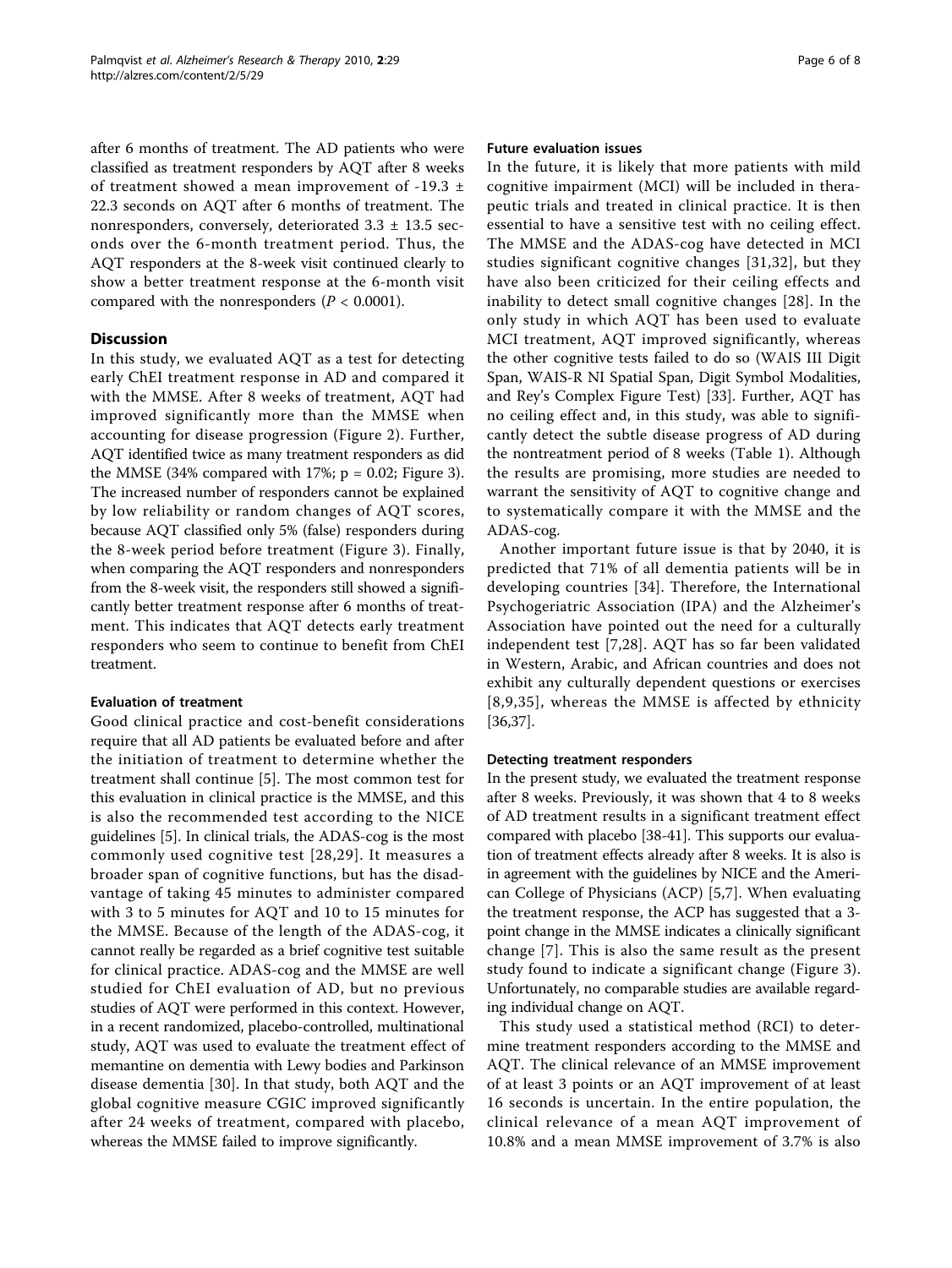<span id="page-6-0"></span>uncertain. It is important to note that these values were only used to compare the MMSE and AQT as evaluation instruments. To determine a clinically meaningful AQT or MMSE change, a minimal clinically important difference (MCID) must be defined. One approach to determine the MCID for AD could be to measure the natural history of decline over 12 months or longer in a large group of patients by using AQT, the MMSE, and a global rating of the cognitive performance. A definition of MCID could then be the percentage of change on the MMSE or AQT that is anchored against the natural history of global change in AD.

According to the cut-off values, AQT detected significantly more responders after 8 weeks of treatment than did the MMSE (34% compared with 17%;  $P = 0.026$ ), while falsely detecting 5% responders when no treatment was given (Figure [3](#page-4-0)). This indicates that AQT is a more-sensitive evaluation tool, which is further emphasized by the changes on a group level. AQT improved significantly more after treatment than did the MMSE when accounting for disease progression (Figure [2\)](#page-3-0). The more-pronounced sensitivity of AQT compared with the MMSE might be explained by their different scales and the different cognitive functions that are measured. Studies have shown that ChEI mostly improves attention [[13,14\]](#page-7-0), which is one of the main cognitive domains measured by AQT. It is possible that the treatment response in our study could have been higher if all ChEI doses had been increased after 4 weeks of treatment (the dose was often increased after 8 weeks). This should, however, not affect the comparison between AQT and the MMSE.

Intuitively, it seems that patients who exhibit the right characteristics initially to have a positive treatment response would continue to benefit from the medication. This assumption has been debated, and to determine whether it is true, the reliability and validity of the evaluation instrument must be high. In our study, we found that the AD patients who were classified as treatment responders by AQT after 8 weeks of treatment still performed significantly better on AQT after 6 months, compared with the patients classified as nonresponders after 8 weeks (22.6 seconds in mean difference;  $P < 0.0001$ ). This indicates that AQT might be used after 8 weeks of ChEI treatment to identify those who will continue to benefit from the treatment.

Two advantages of this study are that the treatment was evaluated prospectively and that the same population was used both as controls and as cases. The latter is the most important factor for reliable RCI results, as most confounding factors are eliminated. A shortcoming was that this was not a randomized study with a placebo group, but instead a study with a control group. The

treatment effect can therefore not with certainty be separated from the placebo effect. However, placebo treatment in clinical trials of AD patients has not resulted in significant improvements of any cognitive tests [\[38](#page-7-0)-[41](#page-7-0)]. Furthermore, the lack of a placebo group should not affect the comparison of the MMSE and AQT.

# Conclusions

In conclusion, AQT, a quick test of cognitive speed and attention, seems to be twice as sensitive as the MMSE in detecting early treatment response to ChEI in AD patients. The early responders detected by AQT continued to benefit from ChEI after 6 months of treatment. This indicates the potential usefulness of AQT when evaluating treatment effects in clinical routine, especially in primary care units. Moreover AQT may be important when evaluating new treatments in the early stages of AD, because of its sensitivity and lack of ceiling effect. Further studies are needed to compare the treatment response detected by AQT and brief cognitive tests other than the MMSE.

# Additional material

[Additional file 1: R](http://www.biomedcentral.com/content/supplementary/alzrt53-S1.DOC)eliable Change Index (RCI). Statistical information on how the RCI was calculated.

#### Abbreviations

ACP: American College of Physicians; AD: Alzheimer's disease; AQT: A Quick Test of cognitive speed; AQT-C: A Quick Test of cognitive speed-Color (subtest 1); AQT-CF: A Quick Test of cognitive speed-Color Form (subtest 3); AQT-F: A Quick Test of cognitive speed-Form (subtest 2); ChEI: cholinesterase inhibitors; CI: confidence interval; MMSE: the Mini-Mental State Examination; NICE: National Institute for Health and Clinical Excellence; NINCD-ADRDA: National Institute of Neurological and Communicative Disorders and Stroke and the Alzheimer's Disease and Related Disorders Association; r. correlation coefficient; RCI: Reliable Change Index; SD: standard deviation.

#### Acknowledgements

Funding was obtained from Skåne University Hospital, Malmö, Sweden.

#### Author details

<sup>1</sup> Clinical Memory Research Unit, Department of Clinical Sciences Malmö Lund University, S-205 02 Malmö, Sweden. <sup>2</sup>Neuropsychiatric Clinic, Skåne University Hospital Malmö, 205 02 Malmö, Sweden.

#### Authors' contributions

SP participated in the design of the study, performed the statistical analysis, and drafted the manuscript. LM and EL participated in the design and coordination of the study and revised the manuscript. CW revised the statistical analysis and the manuscript. OH participated in the design of the study, helped out in the statistical analysis, and revised the manuscript. All authors read and approved the final manuscript.

#### Competing interests

The authors declare that they have no competing interests.

Received: 18 February 2010 Accepted: 15 October 2010 Published: 15 October 2010